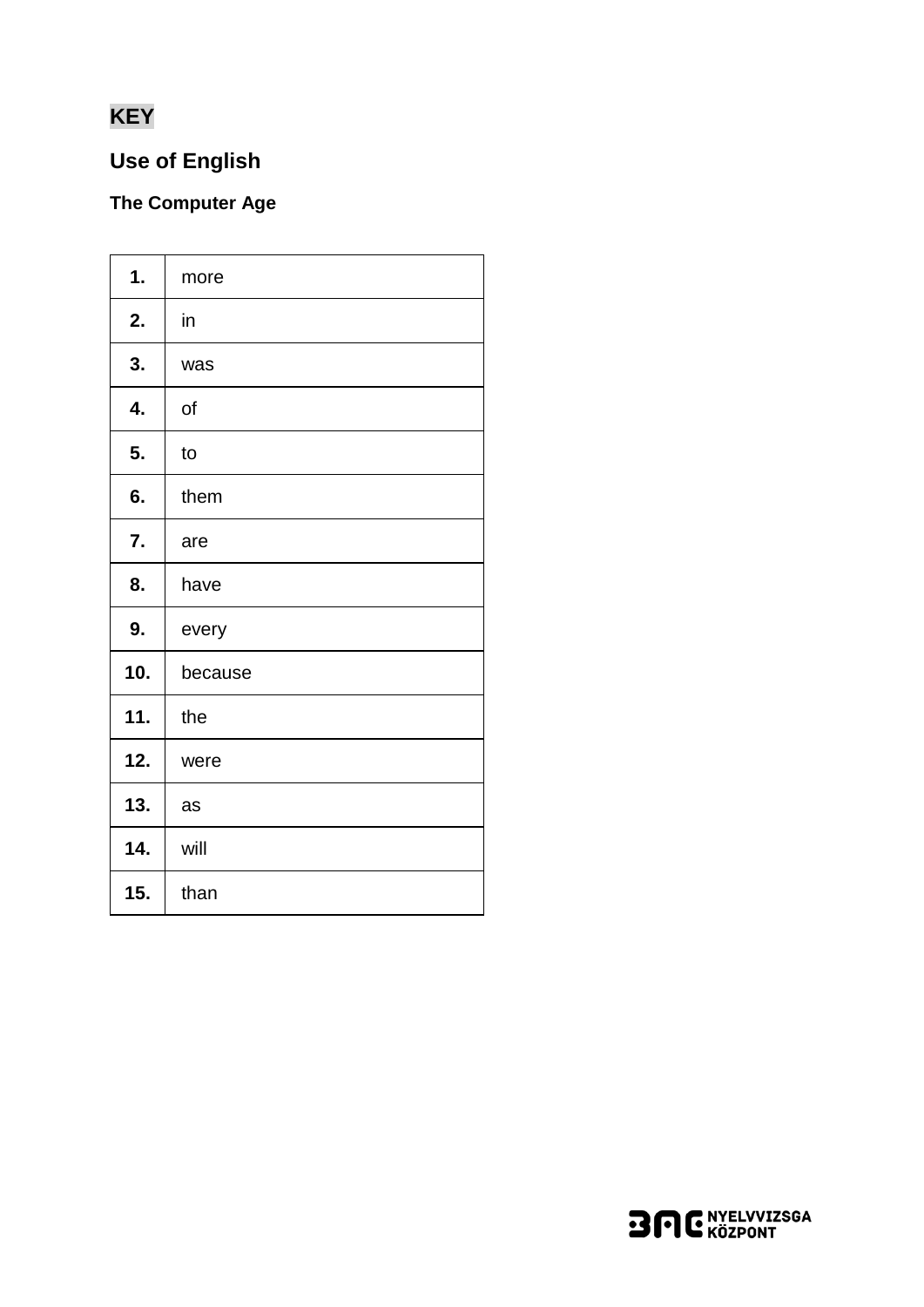# **KEY**

## **Reading**

**Part 1**

#### **GOCE satellite views Earth's gravity in high definition**

| The area the Goce flies over                              | 1. pole to pole / the entire earth                         |
|-----------------------------------------------------------|------------------------------------------------------------|
| The height it flies at                                    | 2. 254.9 km / very low                                     |
| Parts of the gradiometer                                  | 3. three pairs of (precision-built)<br>platinium blocks    |
| The result of Goce's mapping                              | the geoid                                                  |
| Definition of the Geoid                                   | 4. level surface on the planet                             |
| With Geoid data on oceans there's                         | 5. tides / winds / currents (any one)                      |
| more information about the influence of                   | 6. tides / winds / currents (any one<br>different from 5.) |
|                                                           | 7. oceanographers                                          |
| Scientists who can use the geoid in<br>their research are | 8. climate modellers                                       |
|                                                           | 9. geophysicists                                           |
| The number of years it can hopefully<br>orbit             | 10. couple of years                                        |